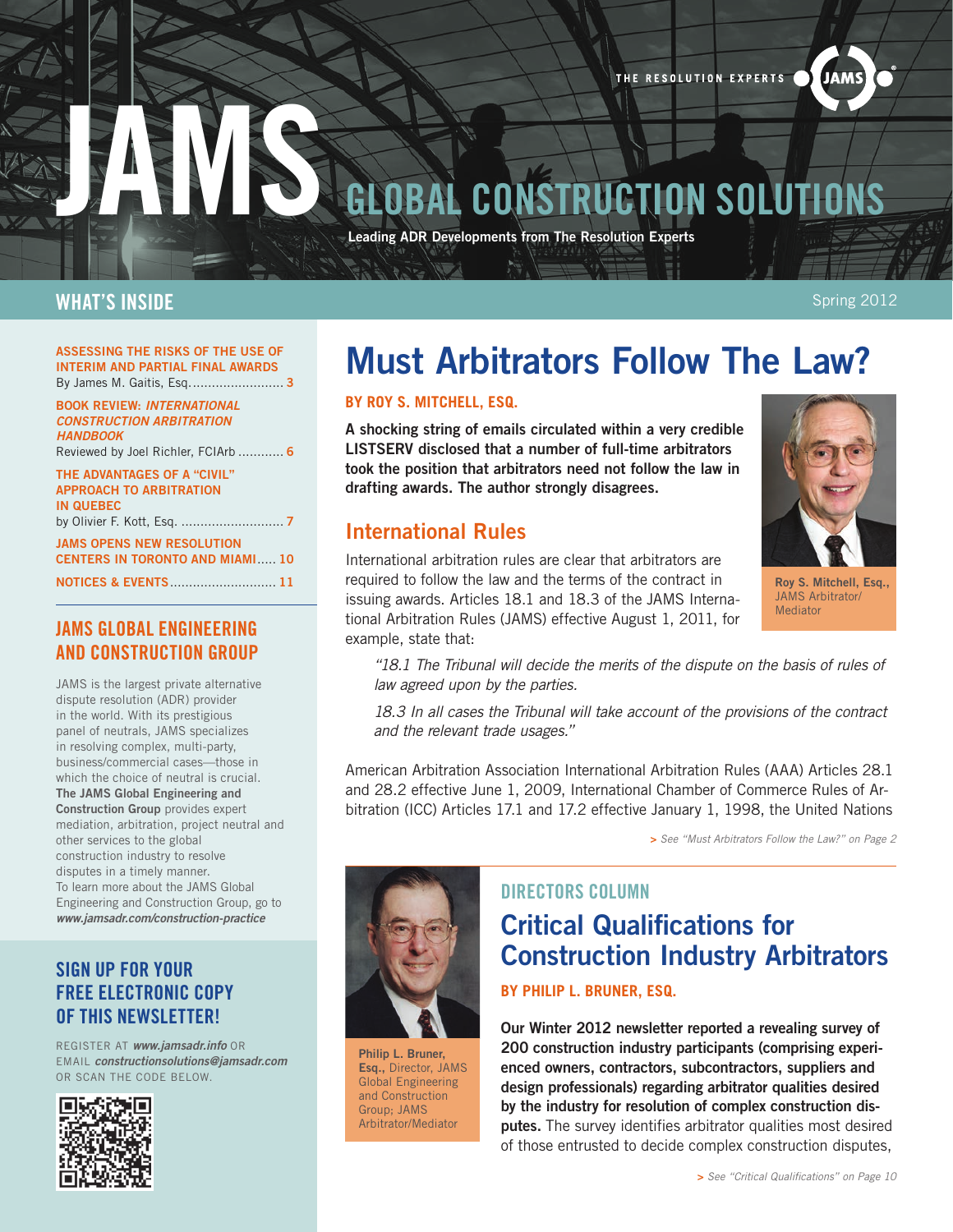#### <span id="page-1-0"></span>Must Arbitrators Follow the Law?

*continued from Page 1*

Commission on International Trade Law (UNCITRAL) Rules 35.1 and 35.3 effective June 25, 2010, and the London Court of International Arbitration (LCIA) Rule 22.3 effective January 1, 1998, are virtually identical.

Most international rules go one additional step further. For example, ICC Rule 17.3 states that:

*"The Arbitrable Tribunal shall assume the powers of amiable compositeur or decide* ex aequo et bono *only if the parties have agreed to give it such powers."*

AAA Rule 28.3, UNCITRAL Rule 35.2 and LCIA Rule 22.4 are substantially similar. For attorneys unfamiliar with these concepts, the former essentially means that a tribunal need not apply the rules of law if to do so would produce an unfair result, and the latter that the tribunal may apply its own sense of justice. In effect, this rule allows the tribunal to follow neither the law selected by the parties nor the terms of the contract. Such a rule is rarely agreed to by the parties for obvious reasons.

Concluding this brief review of international arbitration, the 1958 Convention on the Recognition and Enforcement of Foreign Arbitral Awards (The New York Convention) requires that international arbitration awards be enforced by the courts of all treaty member nations (146 as of July 7, 2011) unless they are in violation of one or more of the five exceptions listed in Article V. 1 of the Convention, i.e., meeting certain procedural requirements, awards exceeding the scope of the agreed submission or in violation of the applicable laws of the agreement selected by the parties; or of the two exceptions listed in Article V.2, i.e., an award that violates the law or public policy of the enforcement forum.



#### United States Rules

Commercial Arbitration Rules in the United States are less specific. JAMS Engineering and Construction Arbitration Rules & Procedures effective July 15, 2009, and JAMS Comprehensive Arbitration Rules and Procedures effective October 1, 2010, contain the following identical provisions.

*"24(c) – In determining the merits of the dispute, the Arbitrator shall be guided by the rules of law agreed upon by the parties.*

*25 – Proceedings to enforce, confirm, modify or vacate an Award will be controlled by and conducted in conformity with the Federal Arbitration Act, 9 U.S.C. Sec. 1 et seq.or applicable state law."*

AAA Construction Industry Rule R-45(a) and Commercial Rule R-43(a) each state as follows:

*"The arbitrator may grant any remedy or relief that the arbitrator deems just and equitable and within the scope of the agreement by the parties…."* 

*"Rules of law agreed upon by the parties"* (JAMS) and *"within the scope of the agreement by the parties"* (AAA) require, in the author's opinion, that arbitrators follow the law specified by the parties in their contract. This is the law the parties bargained for when they negotiated the contract. A problem arises, however, as to whether an adequate remedy exists if the arbitrator does not do so, i.e., whether or not an award can be overturned if it is in *"manifest disregard of the law"* or due to *"complete irrationality."* As noted in JAMS Rule 25, above, vacatur law is ordinarily determined by application of the Federal Arbitration Act (FAA), most particularly Section 10 (a) (4), which provides for vacatur:

*"where the arbitrators exceeded their powers or so imperfectly executed them that a mutual, final, and definite award upon the subject matter submitted was not made."*

It is beyond the scope of this article to try to analyze the legislative history of the FAA, the relevant recent United States Supreme Court decisions *(Stolte-Nielsen S.A. v. AnimalFeeds International Corp. and Certain Underwriters at Lloyds, London v. Lagstein),* the current split of authority between various Circuit Courts of Appeal on various issues or the myriad cases and articles in learned journals. Legal theoreticians and parties contemplating vacatur applications will continue to parse applicable decisions, and future case law will undoubtedly clarify many of the current questions. However, in the author's opinion, arbitration authority is conferred by the parties, the parties expect proper adherence to the law as we understand it and professional arbitrators should do no less.  $\blacksquare$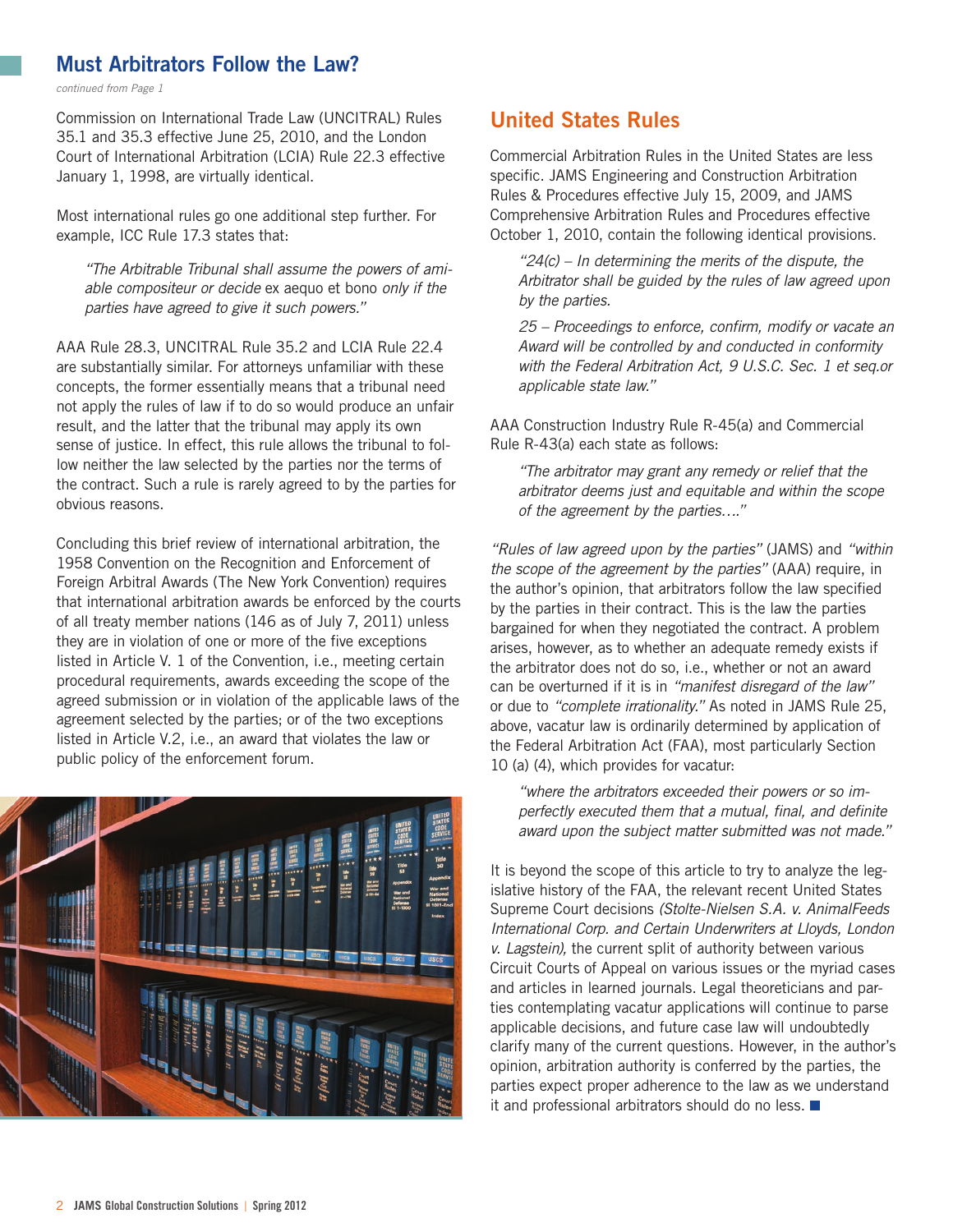## <span id="page-2-0"></span>Assessing the Risks of the Use of Interim and Partial Final Awards

**BY JAMES M. GAITIS, ESQ.** 



James M. Gaitis, Esq., Independent ADR Neutral and Editor-in-Chief, *The CCA Guide to Best Practices in Commercial Arbitration* (2d ed.)

Construction arbitrations, which often involve a multiplicity of parties, unique exigencies and substantial numbers of independent claims, require arbitral tribunals to be both creative and cost conscious in managing the arbitration process. One of the main tools available to arbitral tribunals in managing complex arbitrations is the potential issuance of interim and partial final awards that adjudicate, on either a preliminary or final basis, the issues in a particular case.

To be sure, occasions frequently arise in which the issuance of an early,

final determination on certain issues is imperative. One easy example is the circumstance in which a party seeks interim measures designed to preserve the status quo. Another equally apropos example involves the improper joinder of parties, such as sureties or subcontractors, who may be entitled to an early dismissal from the proceeding.

### The Risks of Granting Interlocutory Relief That Is Final in Nature

Courts often maintain differing views as to when interlocutory substantive and jurisdictional arbitral awards, orders, and directives are final and subject to immediate vacatur and confirmation proceedings. And frequently used institutional arbitration rules fail to fully define those instruments and describe whether and, if so, when finality attaches to them. The resulting confusion as to when finality occurs can result in unanticipated interruptions in the arbitral process that sometimes can last for many months or even years. The decisional law is replete with examples of cases in which arbitration proceedings are protracted due to the sudden advent of vacatur proceedings pertaining to interim or partial awards or in which arbitrators are mistaken as to the impact of the issuance of such awards on their continuing authority.

For parties, the issuance of an interim or partial final award might trigger the time period within which that award may be vacated. Some courts thus have held that a party *must* seek vacatur of such an award within the limited time allowed by statute—usually three months, or 90 days, in domestic

U.S. cases—or be deemed to have waived the right to seek vacatur.<sup>1</sup> Just as important, some jurisdictions consider the one-year period within which to seek confirmation of an award under the FAA to be a mandatory period that cannot be extended by agreement or equitable considerations, a rule that might have significant implications for a party obtaining interlocutory relief in a protracted arbitration.<sup>2</sup> To the extent these principles apply, the issuance of an interlocutory award might catalyze the immediate commencement of district court proceedings while the arbitration is pending and give rise to a cascade of unintended consequences for counsel who frequently seek the issuance of interim awards without taking into account the consequences of a grant of that request. That fact is no less true with respect to the vacatur or confirmation of interlocutory "nondomestic" U.S. awards (i.e., interlocutory international awards resulting from an international arbitration conducted on U.S. soil) and the recognition and enforcement by U.S. courts of interlocutory foreign awards (i.e., interlocutory international awards resulting from an international arbitration conducted in another nation) with respect to which a variety of U.S. courts have applied different standards and provisions of the FAA in determining both the scope of relief available and the time within which such relief must be sought.

The risks for arbitrators in this context are significant because the limited grounds for vacating an award focus primarily on arbitral misconduct, including instances in which arbitrators (a) act in excess of their authority, (b) fail to consider material evidence in connection with the issuance of an award or (c) allegedly fail to make required disclosures or act in a partial or biased manner. In some jurisdictions, inquiries into alleged partiality are intensive and involve discovery of the arbitrator that can result in a determination of partiality as a matter of law based solely on a failure to disclose nontrivial matters.<sup>3</sup> In other jurisdictions, a failure to strictly comply with statutorily imposed disclosure obligations might result in immediate vacatur.4 Partiality or nondisclosure determinations such as these clearly would vitiate the arbitrator's ability to continue to serve in the ongoing arbitration. Similarly, some courts have held that other forms of arbitral misconduct—e.g., the failure to address arguments made by a party or the denial of the opportunity to make closing argument permitted by applicable rule—are sufficiently the equivalent of bias to warrant remanding the arbitration to a new tribunal.<sup>5</sup> In other words, when arbitrators grant interlocutory relief or issue partial awards that are final in nature in a bifurcated proceeding, they must anticipate the possibility that such awards will be

*<sup>1</sup>* See, e.g., *Hart Surgical, Inc. v. Ultracision,* Inc.,244 F.3d 231, 235 (1st Cir. 2001); *Yonir Technologies, Inc. v. Duration Sys.* (1992) Ltd., 244 F.Supp.2d 195, 206-08 (S.D.N.Y. 2002).

*<sup>2</sup>* See generally *Photopaint Technologies, LLC v. Smartlens Corp.,* 335 F.3d 152, 156 (2d Cir. 2003).

*<sup>3</sup>* See, e.g., *Burlington N.R.R. v. Tuco,* 960 S.W.2d 629, 632 (Tex. 1997).

*<sup>4</sup>* See *Ovitz v. Schulman,* 35 Cal. Rptr.3d 117, 126-27 (Ct. App. 2005).

*<sup>5</sup>* See *Feldspar Corp. v. UMW, Local 140,* 2005 WL 2137738 (W.D.N.C. 2005); *In re A. H. Robbins Co., Inc.,* 238 B.R. 300, 319 (E.D.Va. 1999).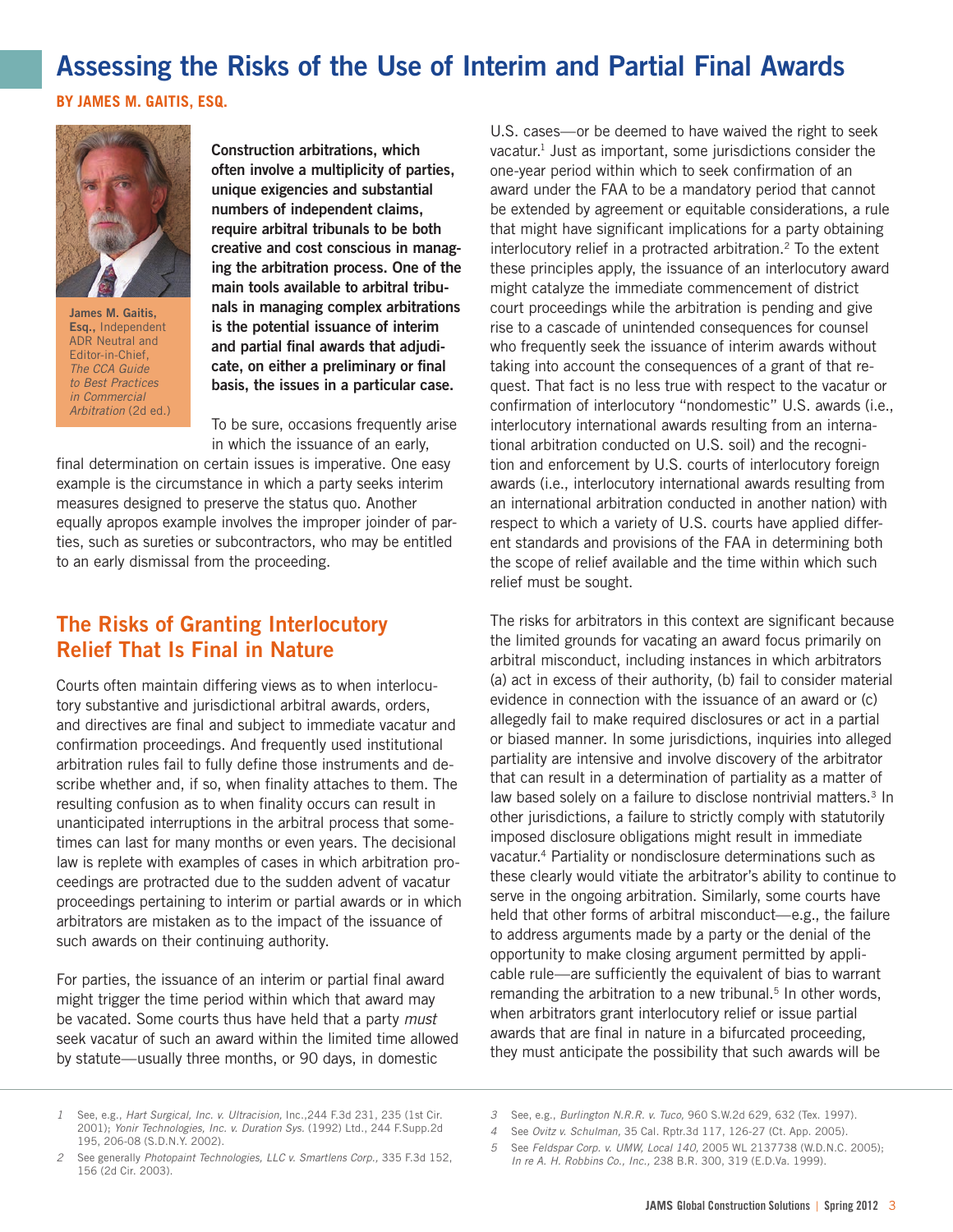challenged in district court proceedings while the arbitration remains pending and that their ability to continue to serve in the arbitration might be jeopardized.

Arbitrators further must be aware that the doctrine of *functus officio* can apply directly to interlocutory forms of substantive arbitral relief. When arbitrators bifurcate hearings and finally adjudicate issues of liability, most courts recognize that the arbitrators are *functus officio* as pertains to those issues and may not reconsider their decisions at some later point in the proceeding.6 The same logically should be true when a tribunal issues a partial final award on the entire merits and yet reserves jurisdiction to determine issues regarding attorney's fees, costs or interest.

In contrast, *functus officio* cannot be said to necessarily apply when a tribunal grants interim measures generally in the form of injunctive relief. Many forms of interim relief are inherently preliminary or tentative. And relief in the form of a preliminary injunction often is based either on the tribunal's then-assessment of the "likelihood" that one of the parties will prevail on the merits or on the perception that the status quo must be maintained in order for the tribunal's ultimate award to have meaning.

Just as important, when a tribunal bifurcates proceedings and issues an interim award that is not meant to be final, the tribunal is not *functus officio* and remains obligated, for good cause shown, to reopen the hearing with regard to issues preliminarily determined in a non-final award. The fact that the tribunal purports to arrive at a decision on liability or damages in a bifurcated proceeding, and thus issues a non-final interim award reflecting that decision, does not relieve the tribunal of its obligation to continue to ensure a fair and full hearing. If material evidence that could not have been previously discovered by a party comes to light, it may be that the only fair and reasonable thing for the tribunal to do is to reopen the record and consider that evidence.<sup>7</sup> In a similar manner, if the tribunal discovers after it has issued a non-final award that it erred in the application of the law in that award, the parties' expectations and the governing choice of law provision arguably dictate that the tribunal revise its award accordingly or face the prospect of having the award vacated either on the basis of manifest disregard of the law or arbitral acts in excess of authority.

## What Types of Interlocutory Relief May Be Deemed Final and Thus Subject to Immediate Judicial Review?

Ambiguities also exist with respect to the question whether a court might treat any particular award, order or directive as being final and therefore subject to immediate judicial review. Certain forms of arbitral interlocutory relief are virtually always immediately reviewable by courts. Courts have long recognized that, in order for relief in the form of interim measures to be efficacious, it must be subject to immediate enforcement by the courts.<sup>8</sup> Over the past 30 years, however, the courts have expanded the types of interim or partial relief that are subject to immediate confirmation and vacatur proceedings to variously include awards that dispose of (a) "separate independent claims," $9$  (b) liability or damages issues $10$  or (c) merely "part of the dispute."11 Some courts require that the arbitrator expressly state that the partial award is intended to be "final."12 Others generally require that the parties and arbitrator intended the partial award to be final but then judicially determine whether finality has occurred based on an evaluation of the award and underlying circumstances.13 Other courts not only have not required that the arbitrator expressly state that the award is "final," but also have emphasized that the label attached to the award does not determine its finality. As a result, awards labeled as "interim awards" have been deemed to be final,<sup>14</sup> as have "orders" dismissing a party from the proceeding<sup>15</sup> and "directives" issued by arbitral tribunals.16

An analysis of when interlocutory arbitral awards or orders may be sufficiently final to be subject to immediate judicial review, however, now can no longer simply rely on statutes and traditional arbitration law principles. Rather, the United States Supreme Court's recent decision in *Stolt-Nielsen S.A. v. Animal Feeds Int'l Corp.*17 further confused the issue. Specifically, in the context of the Court's review of an arbitral tribunal's determination that an arbitration clause permitted arbitration of class-wide claims, the Court held that the "finality" issue was subsumed by broader constitutional questions involving "ripeness" and that the only considerations for the court in determining ripeness were (a) "the fitness of the issues for judicial decision" and (b) "the hardship of withholding court consideration."18 At least one federal court of appeals has now acknowledged the applicability of these

- *6* See *Trade & Transport, Inc. v. Natural Petroleum Charterers, Inc.,*931 F.2d 191 (2d Cir. 1991).
- *7* See *Texaco Panama, Inc. v. Duke Petroleum Transport Corp.,*1996 WL 502437 (S.D.N.Y. 1996).
- *8* See *Island Creek Coal Sales v. City of Gainesville,* 729 F.2d 1046 (6th Cir. 1984).
- *9 Id.*
- *10 McGregor Van de Moere, Inc. v. Paychex, Inc.,* 927 F.Supp. 616, 617-20 (W.D.N.Y. 1996).
- *11 Trade & Transport, supra,* note 6, at 195.
- *12 Bosack v. Soward,* 573 F.3d 891 (9th Cir. 2009).
- *13 Trade & Transport, supra,* note 6, at 195.
- *14* See, e.g., *National Mut. Ins. Co. v. FirstState Ins. Co.,* 213 F.Supp.2d 10, 16- 17 (D Mass. 2002); *The Home Ins. Co. v. RHA/Pennsylvania Nursing Homes, Inc.,* 127 F.Supp.2d 482, 483, 490 (S.D.N.Y. 2001).
- *15* See *Olson v. Wexford Clearing Services Corp.,* 397 F.3d 488, 489-93 (7th Cir. 2005).
- *16* See *Yonir Technologies, supra,* note 1.
- *17* 130 S.Ct. 1758 (2010).
- *18 Id.* at 1767.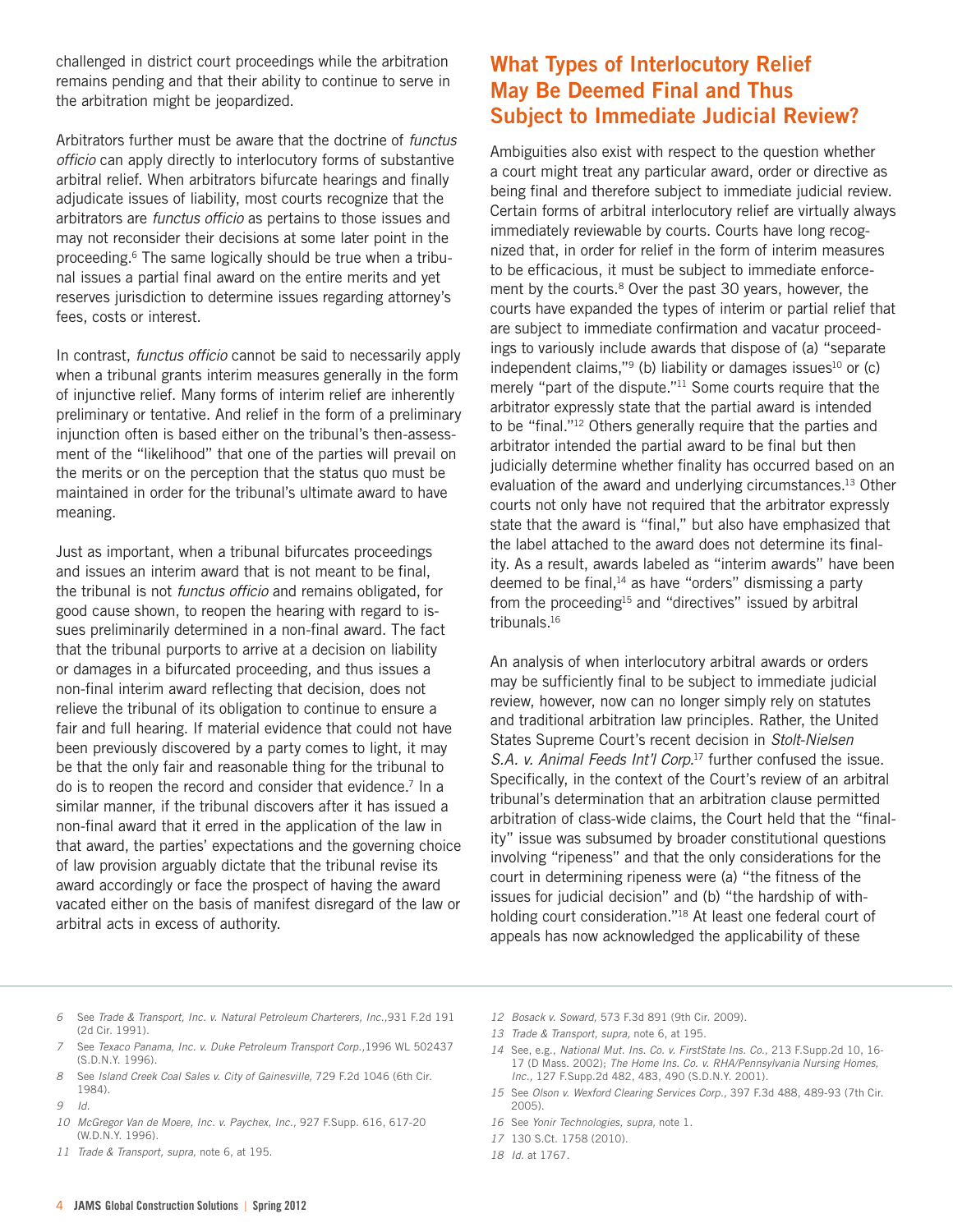principles to interim awards.<sup>19</sup> Arbitrators and parties alike therefore must be aware that arbitral awards and orders granting interlocutory relief might be deemed final and therefore subject to vacatur or confirmation proceedings for reasons other than those that emanate directly from the controlling arbitration statute or traditional arbitration law.

## The Implications for International Arbitrations

U.S. case law pertaining to the finality of interlocutory arbitral relief has direct ramifications with respect to international arbitrations that either are conducted in the United States or result in foreign arbitral orders and awards for which a party might seek recognition and enforcement in the United States. Judicial proceedings to vacate or confirm international arbitration awards normally take place in the national courts of the place of arbitration. In that regard, most international arbitrations conducted in the United States are governed by both the FAA and one or more arbitration treaties. As a result, most nondomestic international awards issued in the United States are subject to vacatur under Section 11 of the FAA on the same grounds, and based on the same case law, as pertains to domestic arbitrations. Although U.S. courts therefore routinely entertain judicial proceedings to vacate or confirm nondomestic interlocutory awards that are final in nature, their decisions in those cases are no more uniform than in domestic cases. Moreover, as is the case with respect to domestic arbitration rules, international institutional rules do little to clarify issues regarding when interim or partial awards are final and whether such awards are intended to be subject to immediate judicial review.

The law is significantly different as pertains to foreign awards. Under the New York and Panama Conventions as incorporated into the FAA, U.S. courts must grant "recognition and enforcement" of most foreign awards except under the very limited grounds set forth under the applicable convention. Despite the above controlling principles, when confronted with recognition and enforcement proceedings relating to foreign interim and partial final awards, some U.S. courts have ignored the foreign *lexarbitri* and have relied on domestic U.S. case law in determining whether such an award is final.<sup>20</sup>



*The fact that the tribunal purports to arrive at a decision on liability or damages in a bifurcated proceeding, and thus issues a non-final interim award reflecting that decision, does not relieve the tribunal of its obligation to continue to ensure a fair and full hearing.*

## **Conclusions**

In their role as managers of the arbitration process, arbitrators must be willing to make hard choices that are sometimes contrary to common practice or the experience of panel members. The risks of issuing either preliminary or final interlocutory relief must be balanced against the interests and needs of the disputing parties, who should be engaged in informed discussions regarding the available options and their potential consequences. The intent of the arbitrators and parties regarding both finality and *functus officio* should be set forth in writing with clarity and specificity. Most important, arbitrators must be familiar with arbitration law pertaining to finality and to the implications of the doctrine of *functus officio* such that they may insulate their arbitral awards and orders from premature vacatur proceedings or vacaturs based on acts in excess of arbitral authority.

*20* See, e.g., *Publicis Communication v. True North Communication, Inc.,* 206 F.3d 725 (7th Cir. 2000).

*<sup>19</sup>* See *Dealer Computer Services, Inc. v. Dubb Herring Ford,* 623 F.3d 348 (6th Cir. 2010).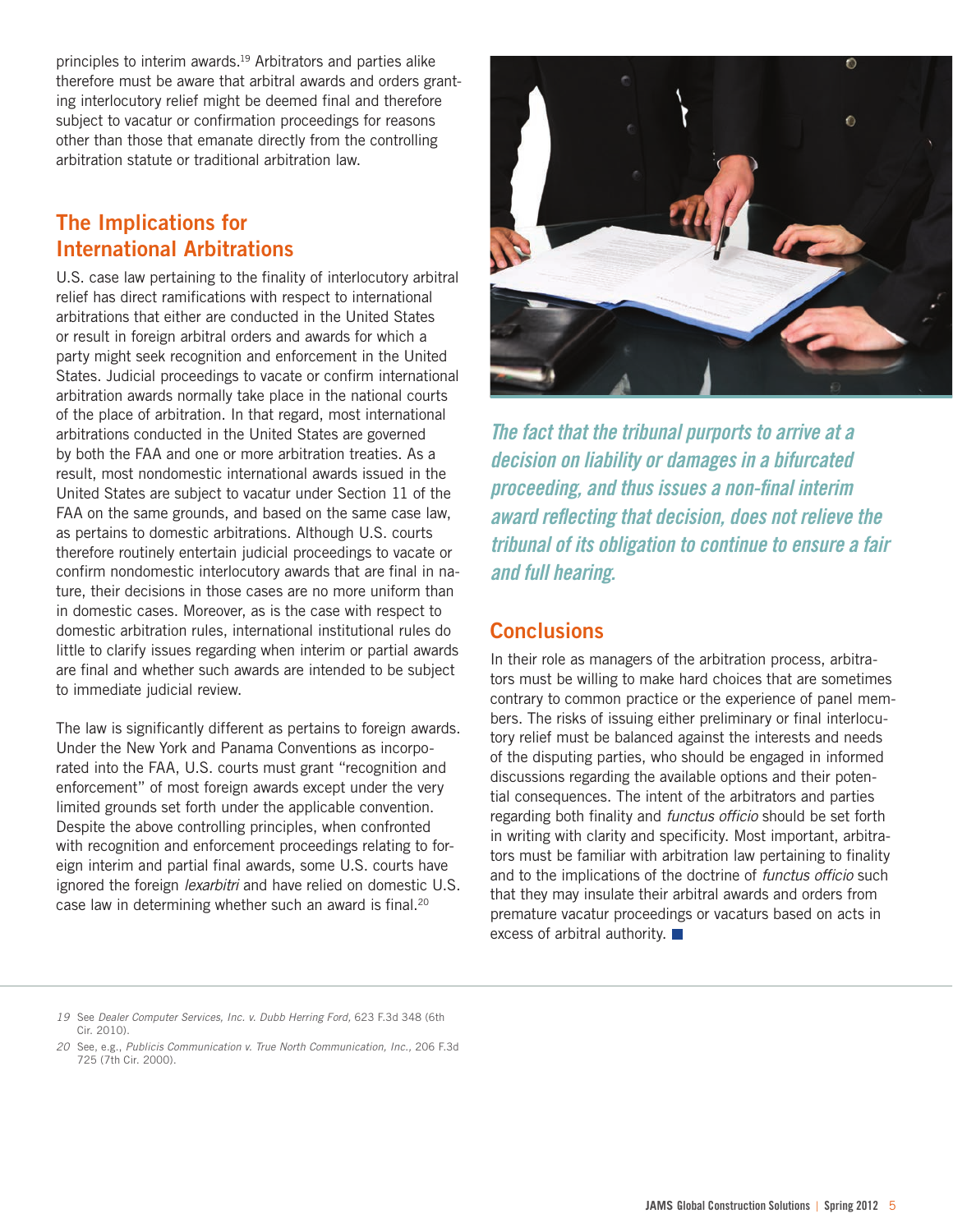# <span id="page-5-0"></span>Book Review: *International Construction Arbitration Handbook*

**EDITED BY JOHN W. HINCHEY AND TROY L. HARRIS (WEST, 2011) <b>REVIEWED BY JOEL RICHLER, FCIArb** 



Joel Richler, FCIArb, Senior Partner, Blake Cassels & Graydon LLP (Toronto)

When I started to practice law in Toronto 30 years ago, there were a handful of litigation lawyers who styled themselves as specialists in construction litigation, but there were many litigators who handled construction cases as part of their general practices. Over time, many lawyers have come to devote almost all of their professional time to construction disputes and to describe themselves as construction lawyers. Similarly, in

the early years of my practice, the prevalent process for the resolution of construction disputes, as for most commercial disputes, was litigation, often before judges to whom a construction case was an anathema, to be avoided at all costs. At that time, arbitration was relatively uncommon. Now, the situation is quite the opposite: Arbitration, for resolving construction disputes, is fast becoming the norm, and resort to the court system has become the exception.

The facts that underlie construction disputes are far more complex than those that typify even the most complicated of other types of contract disputes. There are typically a myriad of parties with multiple and overlapping claims, issues, and interests that have to be resolved. Construction projects are often incomprehensible to the lay judge; they extend for lengthy periods of time from project conception through execution; they generate an enormous amount of information contained in complex documents and correspondence; and they invoke a host of governmental and other regulatory requirements that have to be addressed and resolved. Focused expertise is required not only of counsel, but also of the decision-maker.

The foregoing is true for construction dispute resolution that does not transcend national boundaries. It is all the more true where disputants are from different states and where projects that require adjudication are beyond the state of the parties in dispute. Just as international commercial arbitration is a beast quite different from domestic arbitration, so too is international construction arbitration far different from domestic construction arbitration. In an international context, counsel and arbitrators have to wrestle many further issues, including cultural differences, political issues, competing principles of law and procedure, the dynamics of having arbitrators from variant states and complicated issues of recognition and enforcement.

The foregoing points are made, far more completely, in the opening chapter of the 2011 edition of the *International Construction Arbitration Handbook,* edited by John Hinchey, a highly regarded former senior partner at King & Spalding, now a full-time arbitrator and mediator with JAMS, and Troy Harris, an authority on international commercial arbitration and construction law and an assistant professor at the University of Detroit Mercy School of Law. That 89-page chapter, titled "International Construction Arbitration – An Overview," could stand alone as an extraordinarily detailed and informative survey of the topic. It covers a myriad of topics that one would find in several of the existing high-quality international commercial arbitration treatises, but imbues its discussion on every topic with a sharp focus on the impacts that construction disputes have on the arbitration process and, in reverse, on the impacts that the arbitration process has on the determination of construction disputes. Thus, in summary, the overview chapter starts with discussions of the concepts and definitions of "arbitration" and "international arbitration"; it follows this with a review of the history of the use of arbitration and several other forms of alternative dispute resolution procedures to resolve international construction disputes; and it then provides a critical assessment of the ultimate value and utility of arbitration in the international construction community.

The Handbook is presented in two volumes. The first, comprising approximately 720 pages, is the text itself. The second is an extremely valuable compendium of resource materials, including, as a rough count, six conventions and treaties, six arbitration laws (including the UNCITRAL Model Law, the United States Federal Arbitrations Act and the English Arbitrations Act), 21 sets of arbitration rules (including those of the ICC, the AAA/ICDR, the IBA, the CPR and JAMS), 12 sets of arbitration guides and protocols (including the extremely "must be read" UNCITRAL Notes on Organizing Arbitral Proceedings and the CCA's Protocols for Expeditious, Cost-Effective Commercial Arbitration) and finally six practice materials, including the AAA's Guide to Drafting Alternative Dispute Resolution Clauses for Construction Contracts, an action list, a protocol for early disclosure and discovery and references to many useful construction and arbitration websites.

Of course, the far more interesting and useful volume of the Handbook is the first, the objective of which is to inform even those who are well familiar with the intricacies of international commercial arbitration with the issues and challenges that present themselves in construction disputes. The writers aptly state that "those who choose to ignore or are not aware of these differences will find themselves at a significant disadvantage when dealing with those who are."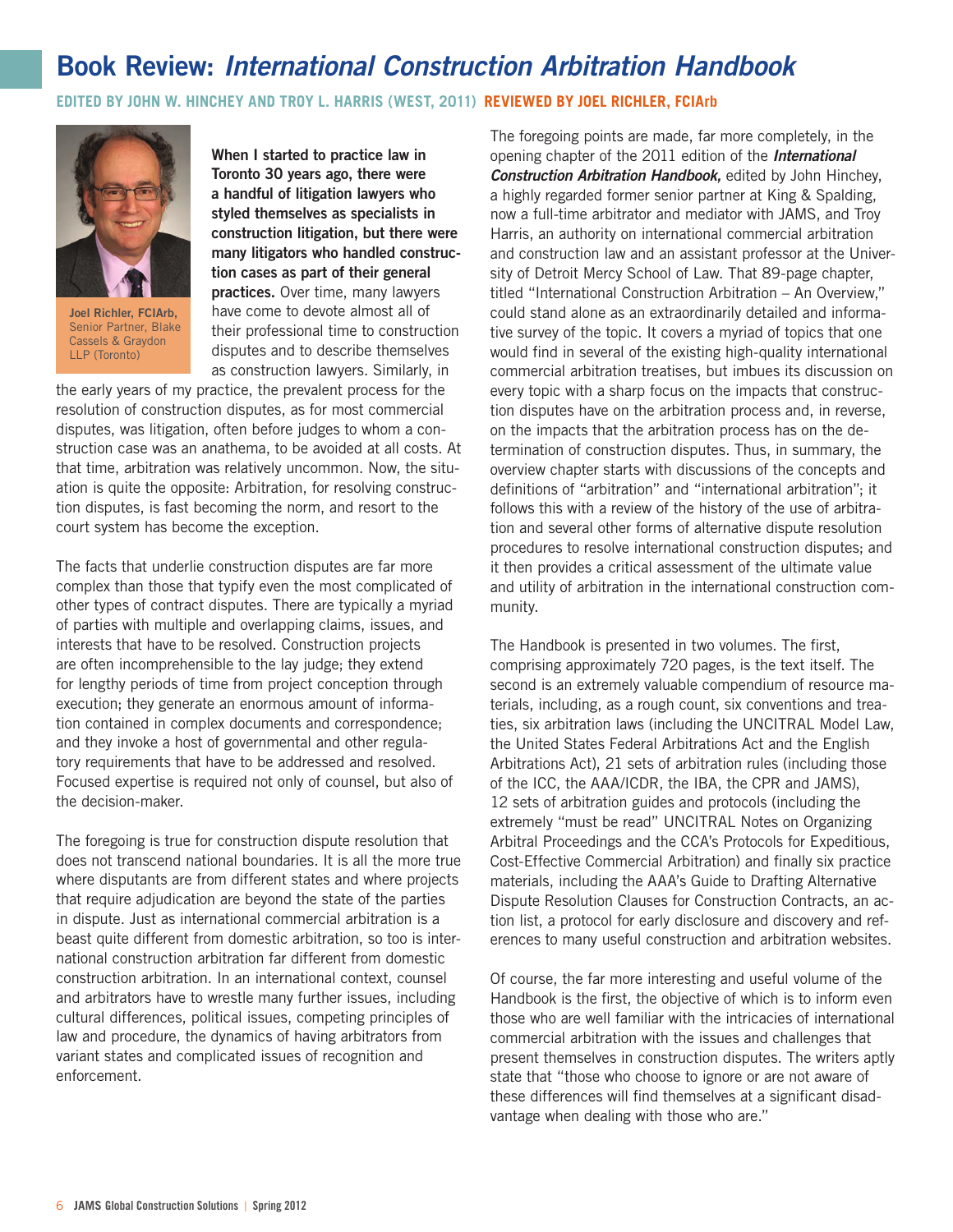<span id="page-6-0"></span>With that premise and objective in mind, the Handbook follows an orderly and logical format, taking the process from inception to enforcement of awards. The Handbook starts at the contract stage and provides almost 200 pages devoted to drafting considerations and institutional and form agreements. This chapter is introduced with reference to relevant research references and trial strategy publications. The reader will then find a very detailed discussion of the subject, with particular focus on construction requirements, supported by the writers' own critical analysis and heavily footnoted with references to many topical journal articles and similar publications, arbitral institution forms and precedents and, of course, relevant case law from multiple states. Where the institutional forms are presented, the writers also give their own views as to the strengths and weaknesses of those clauses. The chapters that follow have a similar format, are extremely well-organized with many topical and easy-to-identify subject headings and are supported by many references that the reader may well turn to for more detailed treatment. At the same time, every part of the book is highly readable and very interesting.

A minor quibble: The book is published as a Handbook. It is that, to be sure, but it is far more. Any student or arbitration practitioner will find in its pages more than what usually passes as a handbook reference. The first volume of the Handbook is, in reality, a very comprehensive arbitration text

*In an international context, counsel and arbitrators have to wrestle many further issues, including cultural differences, political issues, competing principles of law and procedure, the dynamics of having arbitrators from variant states and complicated issues of recognition and enforcement.* 

that will fully inform the reader as to all of the principles that apply to international construction arbitration.

This Handbook will undoubtedly find a wide and appreciative audience. Arbitration practitioners with deep experience in the construction industry will value it as an accessible desk reference. Experienced arbitrators and arbitration counsel new to construction disputes will find the work useful as a means for applying known principles to construction disputes. Students and newcomers to arbitration will benefit not only from its comprehensive review of substantive and procedural arbitration law, but also from its practical application to the construction industry and the host of very difficult issues that present themselves in that sector.

I could not recommend this work more highly.

# The Advantages of a "Civil" Approach to Arbitration in Quebec

**by Olivier F. Kott, Esq.**



Olivier F. Kott, Esq., Senior Partner, Norton Rose Canada LLP (Montreal)

There was a time when arbitration was perceived to be an expeditious, efficient and economical dispute resolution process. Today, many users of arbitration complain that the process has become frustrating, inefficient, time-consuming and even more expensive than litigation.

Many surveys have been conducted in an attempt to identify the principal reasons why this is so. There appears to be a general consensus that the

three principal factors that increase the cost and reduce the efficiency of arbitration are highly contentious advocacy, extensive discoveries and motion practice.

It is interesting to note that these three factors are under the control of the parties and their lawyers. Certain lawyers consider that they must treat their opponent as a mortal enemy

in order not to be perceived as being weak. Others are under the impression that it is their professional obligation to make certain that in the pursuit of the relevant evidence, no stone must be left unturned. The attitude adopted by the lawyers during the dispute resolution process will have a significant impact on the cost and the efficiency of arbitration.

Some lawyers probably believe that there is nothing wrong with highly contentious advocacy, extensive discoveries and motion practice. This may be true from the lawyers' point of view and possibly even from the point of view of certain arbitrators, but from a client's point of view, such practices usually only serve to increase the cost of arbitration and make the process inefficient.

The adversarial nature of arbitration often gives rise to inherent suspicions that the other party is hiding the incriminating smoking gun, which will only be discovered after a protracted and exhaustive oral and document discovery process involving extensive undertakings in addition to thorough e-discovery.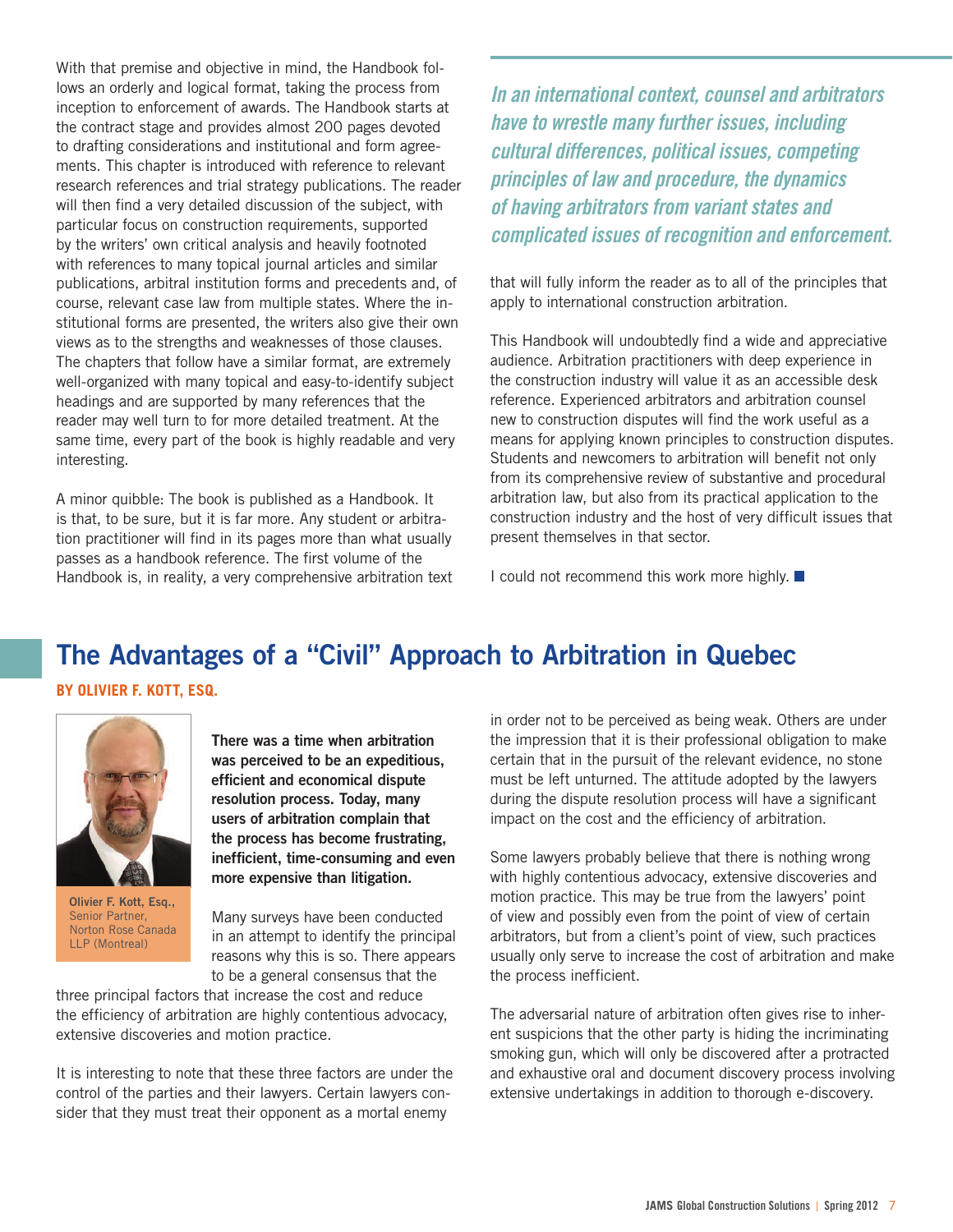

*Under the civil law of Quebec, the duty to cooperate has been recognized by the courts as an implicit contractual obligation in circumstances where the cooperation of the parties is required in order to ensure that the legitimate and reasonable objectives of each party are met.*

#### The "Civil Approach"

In order to conduct an arbitration efficiently, economically and diligently, without compromising the parties' rights or the fairness of the process, the parties and their lawyers need to adopt a cooperative approach in respect of all procedural and evidentiary matters.

The excellent report titled "Protocols for Expeditious, Cost-Effective Commercial Arbitration"1 contains the following insightful comments concerning the benefits of such a cooperative approach:

*Psychologists tell us that, when people have a dispute, there is a natural tendency ("reactive devaluation") to view with suspicion anything proposed by the other side. This phenomenon, coupled with the hostility often accompanying commercial conflict and the ego satisfaction of* 

*trouncing one's opponent, frequently impels counsel in arbitration and litigation to fight with their opposite number on every substantive and procedural aspect of the case. The most sophisticated outside counsel realize, however, that zealous advocacy on the merits does not preclude cooperation on procedure, which is typically in the best interest of both parties, especially if they wish to reduce cost and delay. Arbitration being entirely a creature of party agreement, arbitrators normally solicit agreement on procedural matters more aggressively than judges and will not take kindly to counsel who refuse to agree to sensible process arrangements. In most cases, if counsel pursue a professional and cooperative relationship with each other concerning the scope of discovery and motions, the length and location of the hearing, stipulations on facts not genuinely in dispute, and similar matters, it is possible to achieve substantial savings of time and money without compromising the client's substantive position.* 

Arbitration agreements usually focus on the procedural aspects of the process rather than the substantive obligations of the parties. One way to ensure that the parties and their lawyers cooperate on procedural and evidentiary matters is to include the duty to cooperate as a contractual obligation under the arbitration agreement.

Under the civil law of Quebec, the duty to cooperate has been recognized by the courts as an implicit contractual obligation in circumstances where the cooperation of the parties is required in order to ensure that the legitimate and reasonable objectives of each party are met.

The duty to cooperate under Quebec civil law flows from the more general duty to act in good faith. Indeed, the Civil Code of Quebec contains provisions that oblige the parties to a contract to act in good faith, not only at the time the contract is concluded, but also during its execution and even its termination.

The Supreme Court of Canada has emphasized, in the following terms, the importance of the adherence by contracting parties to the principle of good faith in their mutual relations:

*The development of Quebec's law of obligations has been marked by efforts to strike a proper balance between, on the one hand, the individual's freedom of contract and, on the other, adherence by contracting parties to the principle of good faith in their mutual relations. This trend in the law of obligations has had a profound influence on the choices made by the Quebec legislature and on the decisions of our courts.*<sup>2</sup>

*<sup>1</sup>* Thomas J. Stipanowich, Curtis E. von Kann and Deborah Rothman, "Protocols for Expeditious, Cost-Effective Commercial Arbitration," College of Commercial Arbitrators, 2010.

*<sup>2</sup> ABB, Inc. v. Domtar Inc.,* [2007] 3 S.C.R. 461, 2007 SCC 50.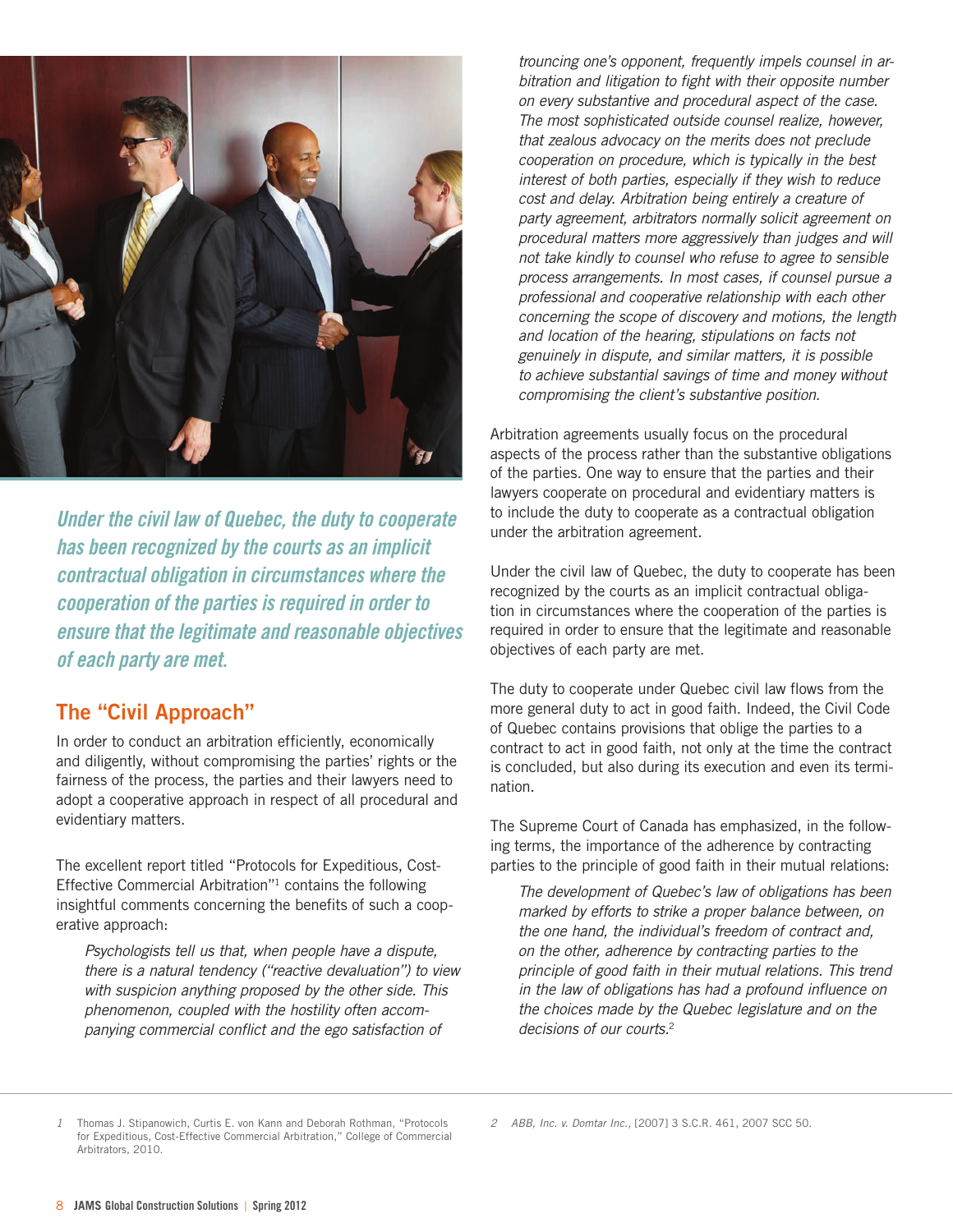Subject to the specific terms of the arbitration agreement, the obligation to act in good faith has been interpreted to include the duty by each party to share with the other party all information in its possession that is relevant for the other party in the context of their contractual relationship.

This duty to inform encompasses not only the obligation to provide relevant information, but also the obligation to refrain from misleading the other party, and furnishing erroneous, incomplete, ambiguous or contradictory information.

The duty to inform has generally been enforced in circumstances where one party has an informational advantage over the other either because of its expertise in a particular field or the access it has to information that is not available to the other party. The duty to inform does not, however, relieve a party from its obligation to inform itself to the extent information is equally available to both parties.

If the duty to inform is stipulated as a contractual obligation, then the failure to respect the obligation to inform the other party of the relevant evidence in its possession would constitute a breach of the terms of the arbitration agreement. In addition to the obvious adverse impact of such a breach on the credibility of the defaulting party's case, such a breach could entail consequences such as an order for the payment of costs.

The civil law principles mentioned above have also influenced the drafting of new proposed rules applicable to the resolution of disputes in Quebec. The proposed amendments to the Code of Civil Procedure outline the following objectives:

- • *to ensure accessibility to an expeditious and highquality civil justice system;*
- to ensure the application of just, simple, proportion*ate and economical procedures; and,*
- to ensure the exercise of the rights of the parties in a *spirit of cooperation and balance.*

The rules that are proposed in order to achieve these objectives include the obligation to respect the principle of proportionality. This rule, which applies to arbitrations, already exists in Article 4.2 of the Code of Civil Procedure presently in force in Quebec:

*4.2. In any proceeding, the parties must ensure that the proceedings they choose are proportionate, in terms of the costs and time required, to the nature and ultimate purpose of the action or application and to the complexity of the dispute; the same applies to proceedings authorized or ordered by the judge.*

The proposed rules would oblige the parties to be open in the communication of the evidence and to mutually inform themselves. They also provide for restrictions on the length and number of examinations on discovery and sanctions for abusive procedures.

The rules also promote the use of alternative dispute resolution methods such as arbitration and mediation. They stipulate that the parties engaged in a procedure to prevent or settle disputes do so voluntarily and that they are obliged to do so in good faith, to be transparent towards each other in respect of the information that they possess and to actively cooperate in the search for a solution. They, as well as third parties from whom they have sought assistance, must ensure that the steps that they take remain proportionate in respect of their costs and the time required, to the nature and the complexity of the dispute.

The provisions of the draft bill amending the Code of Civil Procedure have been inspired by, and are in harmony with, the principles of good faith, cooperation and the duty to inform applied by the courts in all civil matters in Quebec. These principles are relevant not only in the context of the performance of contracts, but also in the administration of the process chosen to resolve disputes, including litigation, arbitration and mediation.

### **Conclusion**

Many of the complaints regarding the high cost and the inefficiencies of arbitration could be avoided or at least minimized through better cooperation by the parties and their lawyers. The "civil" approach mentioned in the title of this article is based on the civil law principles of good faith and cooperation under the Civil Code of Quebec and the principles of open communication and proportionality incorporated in the proposed amendments to the Code of Civil Procedure.

By adopting these principles, and incorporating them as contractual obligations in their arbitration agreement, the parties should improve their chances of resolving their disputes diligently, efficiently and in a cost-effective manner.

Old habits are difficult to change, as is reflected by the fact that cooperation in the administration of arbitration proceedings in the civil law jurisdiction of Quebec is still a work in progress. Is the situation in Quebec today any better than it is in common law jurisdictions? Perhaps not always, but at least a template exists in the substantive civil law of contracts to require parties to act in good faith and to cooperate with each other in the arbitration context.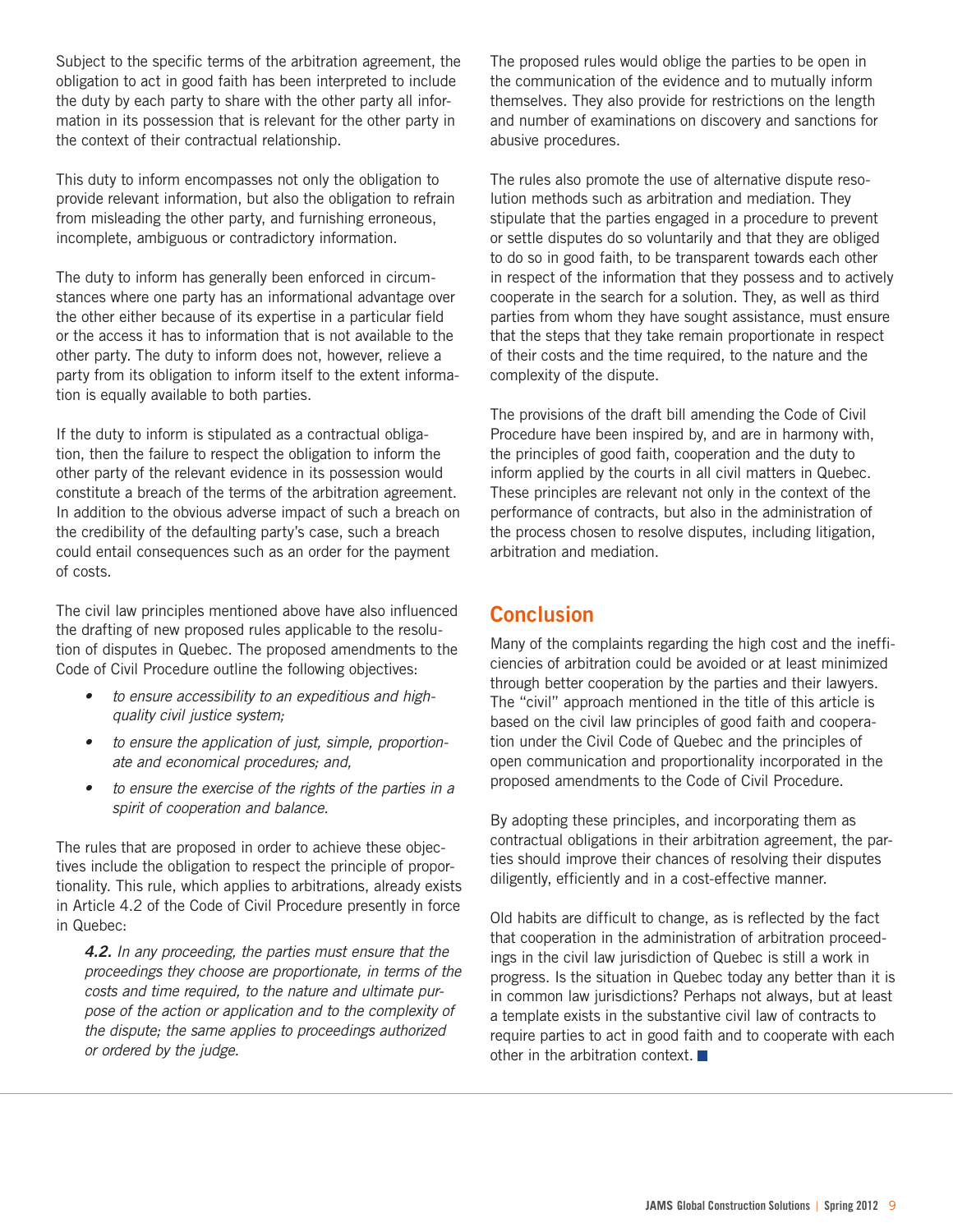# <span id="page-9-0"></span>JAMS Opens New Resolution Centers in Toronto and Miami

#### JAMS is pleased to announce the opening of new Resolution Centers in Toronto, Ontario, Canada, and Miami, Florida.

The Toronto Resolution Center is located in the Toronto Dominion Towers, a six-acre complex in Canada's financial capital. "As more Canadian courts and organizations embrace ADR, it's an exciting time to provide our high-quality mediation and arbitration services to a market that has not been fully serviced until now," said Chris Poole, JAMS president and CEO. "We're seeing an increasing trend in international arbitrations, and we know Toronto will play a major role in that arena." The Toronto panel includes JAMS Global Engineering and Construction (GEC) neutral Harvey J. Kirsh, Esq.

The Miami office at Brickell World Center, similarly located in Miami's Financial District, expands the presence of JAMS in the Southeast and signifies its commitment to Florida, which is also a gateway to delivering ADR services in Latin countries in South America. "Miami is also an important international business community with a lot of opportunity," said Poole. "We look forward to making an impact in the legal market with our talented and respected panel." The Miami panel also includes a new JAMS GEC neutral, Larry R. Leiby, Esq.

#### Critical Qualifications *continued from Page 1*

and emphasizes the critical importance of selecting full-time, experienced arbitrators with demonstrated expertise in both substantive law and management of the arbitration process. $1$ 

Asked to rank the importance of nine listed characteristics of a neutral, survey participants selected the top four as:

- *1. true neutrality*
- *2. knowledge of construction*
- *3. knowledge of construction law*
- *4. communication skills*

Ranked at the bottom were general education and cost of the neutral. Seventy-four percent of those surveyed expected neutrals to follow the "exact requirements of the contract." Fiftythree percent expected neutrals to follow the law and ranked the "biggest problem" with arbitration as the "failure of the arbitrator to follow the law." Only 61 percent believed that neutrals were "effective in managing the process," and 62 percent said that arbitration is more appealing where neutrals effectively "manage the process to reduce time to award."

What this survey confirms is that cost-effective arbitration as perceived by the construction industry requires selection of neutral arbitrators: (1) who are expert in construction law, the construction process and application of contractual rights and obligations to factual issues in dispute; (2) who are



Designed with client privacy and technology needs in mind, each of these spacious JAMS Resolution Centers features 10 or more conference and breakout rooms, a business center for clients, a sound buffering system for complete privacy between rooms and the signature JAMS Café with refreshments and snacks.

expert in efficient pre-hearing and hearing management of the arbitration process so as to minimize the time and cost of the proceeding; (3) who are expert in communicating with the parties during the process and in explaining the basis for their rulings and awards; (4) who have the time to hear and resolve the arbitrated disputes through to conclusion with minimal interruption; and (5) who have respected professional leadership and a reputation for fairness. To get the right neutral arbitrators with the right expertise, experience and time availability, parties necessarily must look to the right ADR provider with the strongest panel of neutrals, best case administration and most efficient arbitration rules and protocols. This frequently means that parties must choose to look beyond the terms of any arbitration clause that may have been inserted in the contract by an inexpert drafter who simply pulled a clause from someone else's contract form.

The fundamental value to the construction industry of the JAMS Global Engineering and Construction Group is the critical qualifications of its neutrals—unparalleled expertise in construction law and construction practices, management of the arbitration process and respected professional leadership—which together are critical to the prompt, fair, reasoned and cost-effective disposition of submitted disputes.

*<sup>1</sup>* See Michael Tarullo, Esq., "If a Frog Had Wings: Expectations and Realities of Construction Dispute Resolution," *JAMS Global Construction Solutions 7* (Winter 2012).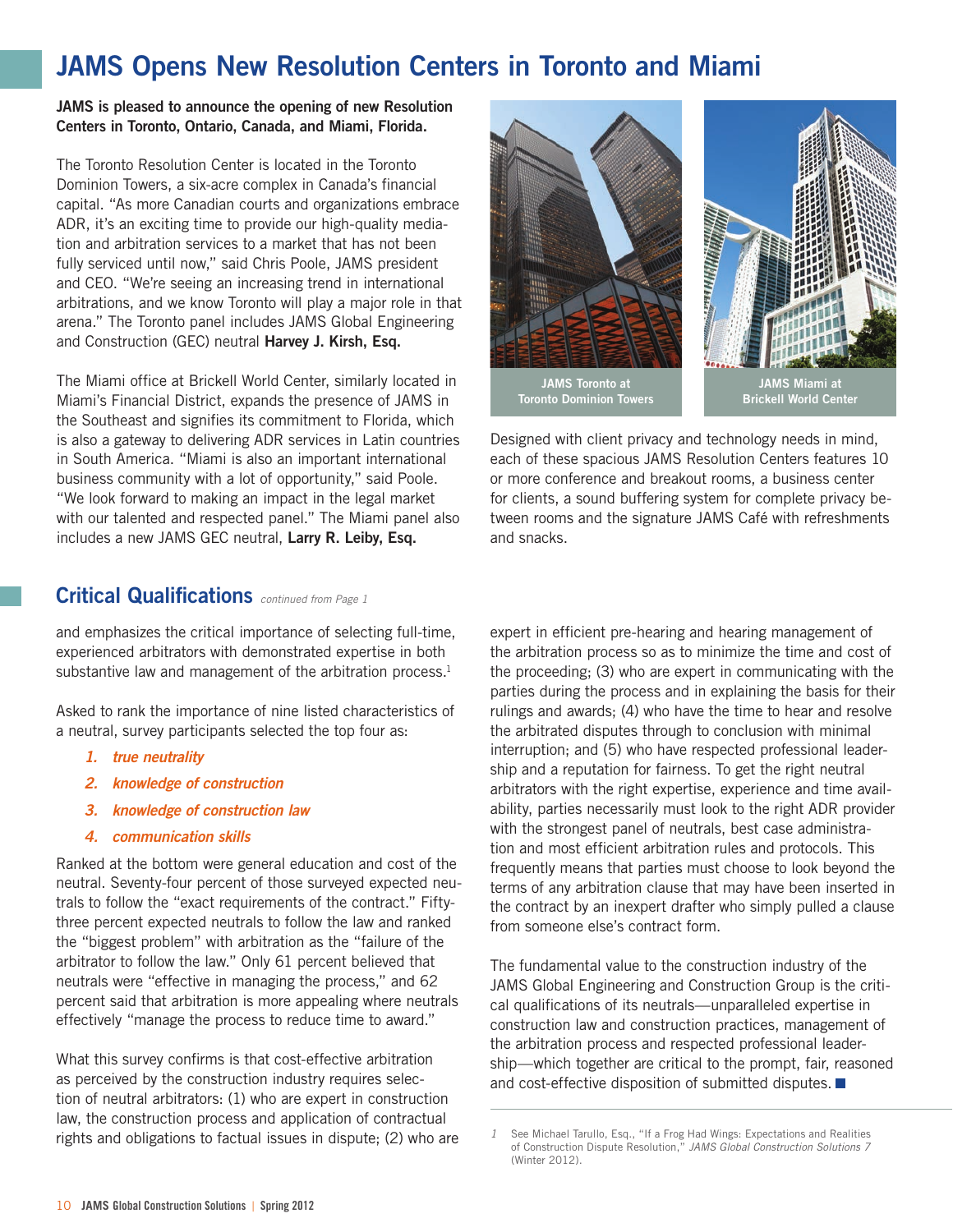#### <span id="page-10-0"></span>UPCOMING SPEAKING ENGAGEMENTS

On June 21-23, 2012, BRUCE A. EDWARDS, ESQ. and GEORGE D. **CALKINS II, ESQ.** will be participating in the "25th Annual Summer Professional Skills Program in Dispute Resolution," sponsored by the Straus Institute for Dispute Resolution at Pepperdine University. Bruce's presentation will be on "Advanced Mediation: Skills and Techniques," and George will be speaking on "Mediating Complex Construction Disputes."

The "7th Annual Arbitration Training Institute," which will be held in Philadelphia on June 21-23, 2012, will feature GEC neutrals PHILIP L. BRUNER, ESQ.; RICHARD CHERNICK, ESQ.; ZELA "ZEE" G. CLAIBORNE, **ESQ.; and JOHN W. HINCHEY, ESQ. as speakers/presenters. On June** 28, 2012, Phil will be speaking on "Appellate Arbitration" at the Surety & Fidelity Claims Institute in Colorado Springs and will also be making a presentation on dispute resolution at the Masters Institute in Construction Contracting at Hilton Head on July 10, 2012. And at the October 18- 19, 2012, Fall Meeting of the ABA Forum on the Construction Industry in Boston, John will be a panelist at a workshop titled "Cutting through International Waters: Cross-border Dispute Resolution."

GEORGE D. CALKINS II, ESQ. and LINDA DeBENE, ESQ. will be speaking at the inaugural 2012 Construction Defect Symposium, sponsored by LiMa Solutions, in Key West, Florida, on July 26-27, 2012.

HARVEY J. KIRSH, ESQ. will be making a presentation on "The Future" of Construction Dispute Resolution" at the 2012 National Construction Conference of the Canadian Bar Association in St. John's, Newfoundland and Labrador, on September 28-29, 2012.

#### Recent Honors , Appointments and published articles

**PHILIP L. BRUNER, ESQ.** has been invited to become an Overseas (and sole U.S.) Member of the United Kingdom's Society of Construction Arbitrators.

For the second year in a row, the September 2012 *Lexpert Special Edition*  on Infrastructure will again feature HARVEY J. KIRSH, ESQ. as one of "Canada's Leading Infrastructure Lawyers" for 2012. An interview with Harvey was published in a recent issue of the *Engineering News Record*, under the title "Rethinking the Arbitration Process with Collaborative, Cooperative Concepts." Harvey has also co-authored an article titled "Liening Airport Lands," which will appear in the upcoming 2012 edition of the *Journal of the Canadian College of Construction Lawyers.*

## JAMS Neutrals Resolve an Array of Construction **DISPUTES**

ROY S. MITCHELL, ESQ. was recently named Chair of a London Court of International Arbitration tribunal involving government contract payment issues arising during the Iraq war.

In the first mediation recently held in the JAMS Toronto Resolution Center, HARVEY J. KIRSH,

Esq. successfully facilitated a settlement of a complex dispute arising out of the construction of a new nickel processing facility in Long Harbour, Newfoundland and Labrador. The dispute had generated three separate sets of legal proceedings: one in Newfoundland and Labrador, a second in Ontario and a third in British Columbia, with numerous inter-jurisdictional issues.

#### PHILIP L BRUNER, ESQ.: KENNETH C. GIBBS, ESQ.; and KATHERINE H. GURUN, ESQ.

recently completed an arbitration hearing dealing with claims arising out of a power plant conversion project in Pennsylvania. Phil has also been appointed to a tribunal, along with two other JAMS neutrals, to conduct an arbitration of more than \$40 million in claims relating to an alleged breach of a power supply contract in Illinois.

In a recent five-day mediation, where there were 31 plaintiffs, five defendants and six insurance companies, KENNETH C. GIBBS, Esq. facilitated the settlement of more than \$65 million in claims relating to a major fire that swept Catalina Island in May 2007. Ken also successfully mediated major claims involving a sewer construction project in Cleveland, Ohio, where the claims exceeded \$40 million.